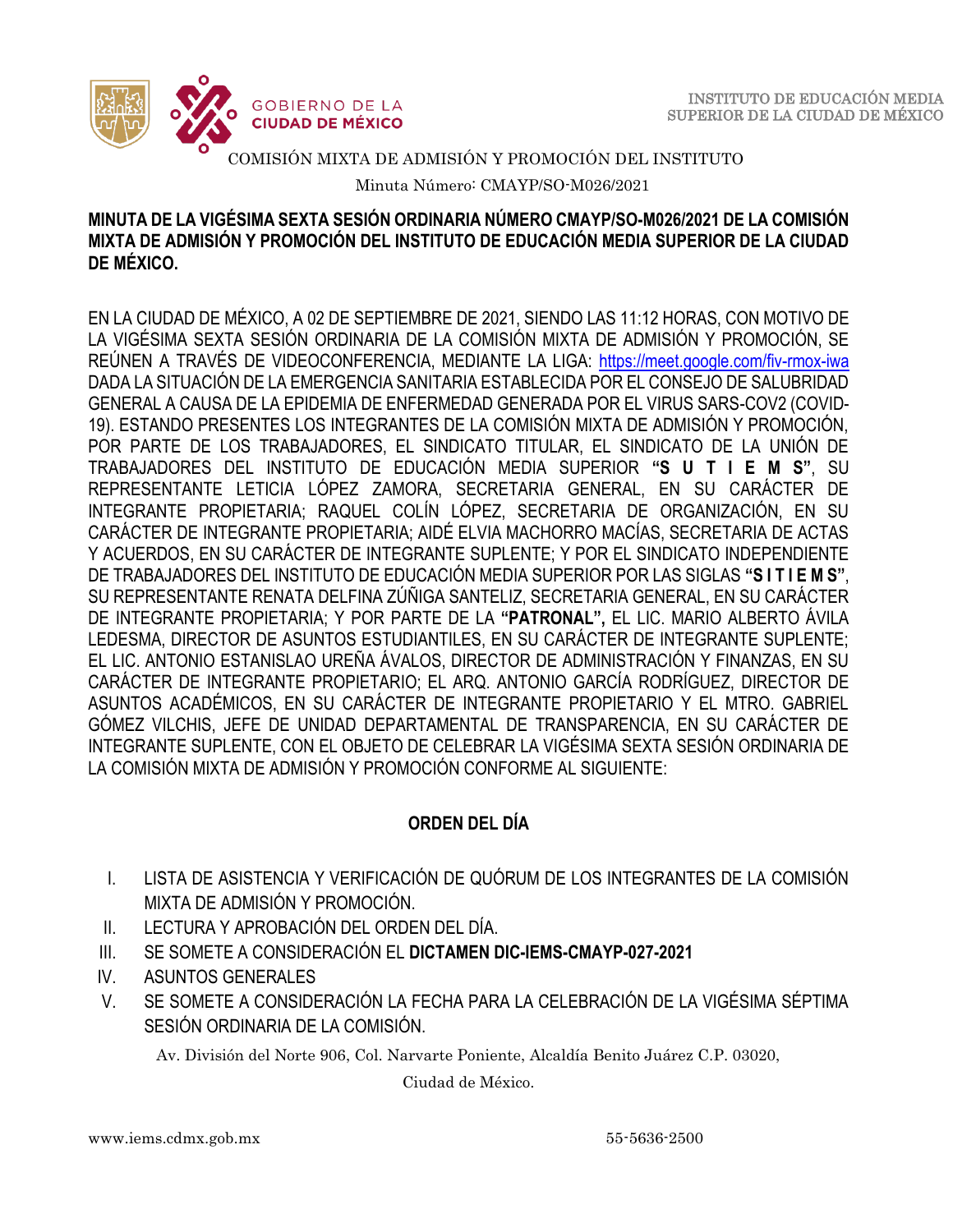

Minuta Número: CMAYP/SO-M026/2021

#### **M I N U T A**

**PRIMERO. -** DE ACUERDO CON LA LISTA DE ASISTENCIA DE LOS INTEGRANTES DE LA COMISIÓN, EXISTE QUÓRUM LEGAL VÁLIDO PARA LLEVAR A CABO LA VIGÉSIMA SEXTA SESIÓN ORDINARIA DE LA COMISIÓN MIXTA DE ADMISIÓN Y PROMOCIÓN.

**SEGUNDO. -** PREVIA LECTURA SE APRUEBA EL ORDEN DEL DÍA PROPUESTO POR LOS INTEGRANTES.

**TERCERO. –** LOS INTEGRANTES DE LA COMISIÓN MIXTA DE ADMISIÓN Y PROMOCIÓN APRUEBAN EN TODAS Y CADA UNA DE SUS PARTES EL DICTAMEN **DIC-IEMS-CMAYP-027-2021,** LO ANTERIOR PARA TODOS LOS EFECTOS ADMINISTRATIVOS CORRESPONDIENTES.

**CUARTO. –** LOS INTEGRANTES DEL SUTIEMS AL HACER UNA REVISIÓN DE LAS INCONFORMIDADES PROPONEMOS A ESTA COMISIÓN HACER UNA REEDICIÓN EN LOS FORMATOS QUE SE UTILIZAN PARA LAS CONVOCATORIAS DE CAMBIO DE TURNO Y/O PLANTEL, YA QUE DICHOS FORMATOS DEBEN EXPRESAR EL INTERÉS PLENO DEL TRABAJADOR APEGADOS AL CONTRATO COLECTIVO DE TRABAJO.

SITIEMS SOLICITA QUE SE ACTUALICEN LOS FORMATOS DE LAS CONVOCATORIAS CON LA FINALIDAD DE QUE LOS FORMATOS SEAN MÁS CLAROS.

**QUINTO. -** SE ACUERDA FECHA PARA LA CELEBRACIÓN DE LA VIGÉSIMA SÉPTIMA SESIÓN ORDINARIA DE LA COMISIÓN MIXTA DE ADMISIÓN Y PROMOCIÓN EL 09 DE SÉPTIEMBRE DE 2021, A LAS 11:00 HORAS. SE ENVIARÁ MEDIANTE CORREO ELECTRÓNICO LA LIGA DE LA VIDEOCONFERENCIA A LOS INTEGRANTES, PREVIO A LA SESIÓN RESPECTIVA.

**SEXTO. -** LOS ACUERDOS TOMADOS EN LA PRESENTE SESIÓN, SON VÁLIDOS Y SURTIRÁN SUS EFECTOS LEGALES Y JURÍDICOS EN TÉRMINOS DE LO DISPUESTO POR EL NUMERAL TERCERO, PÁRRAFOS SÉPTIMO Y OCTAVO DEL "ACUERDO POR EL QUE SE AUTORIZA EL USO DE MEDIOS REMOTOS TECNOLÓGICOS DE COMUNICACIÓN COMO MEDIOS OFICIALES PARA CONTINUAR CON LAS FUNCIONES ESENCIALES Y SE ESTABLECEN MEDIDAS PARA LA CELEBRACIÓN DE LAS SESIONES DE LOS ÓRGANOS COLEGIADOS EN LAS DEPENDENCIAS, ÓRGANOS DESCONCENTRADOS, ENTIDADES DE LA ADMINISTRACIÓN PÚBLICA Y ALCALDÍAS DE LA CIUDAD DE MÉXICO, CON MOTIVO DE LA EMERGENCIA SANITARIA POR CAUSA DE FUERZA MAYOR DEL CONSEJO DE SALUD DE LA CIUDAD DE MÉXICO", PUBLICADO EN LA GACETA OFICIAL DE LA CIUDAD DE MÉXICO EL 06 DE ABRIL DE 2020.

Av. División del Norte 906, Col. Narvarte Poniente, Alcaldía Benito Juárez C.P. 03020,

Ciudad de México.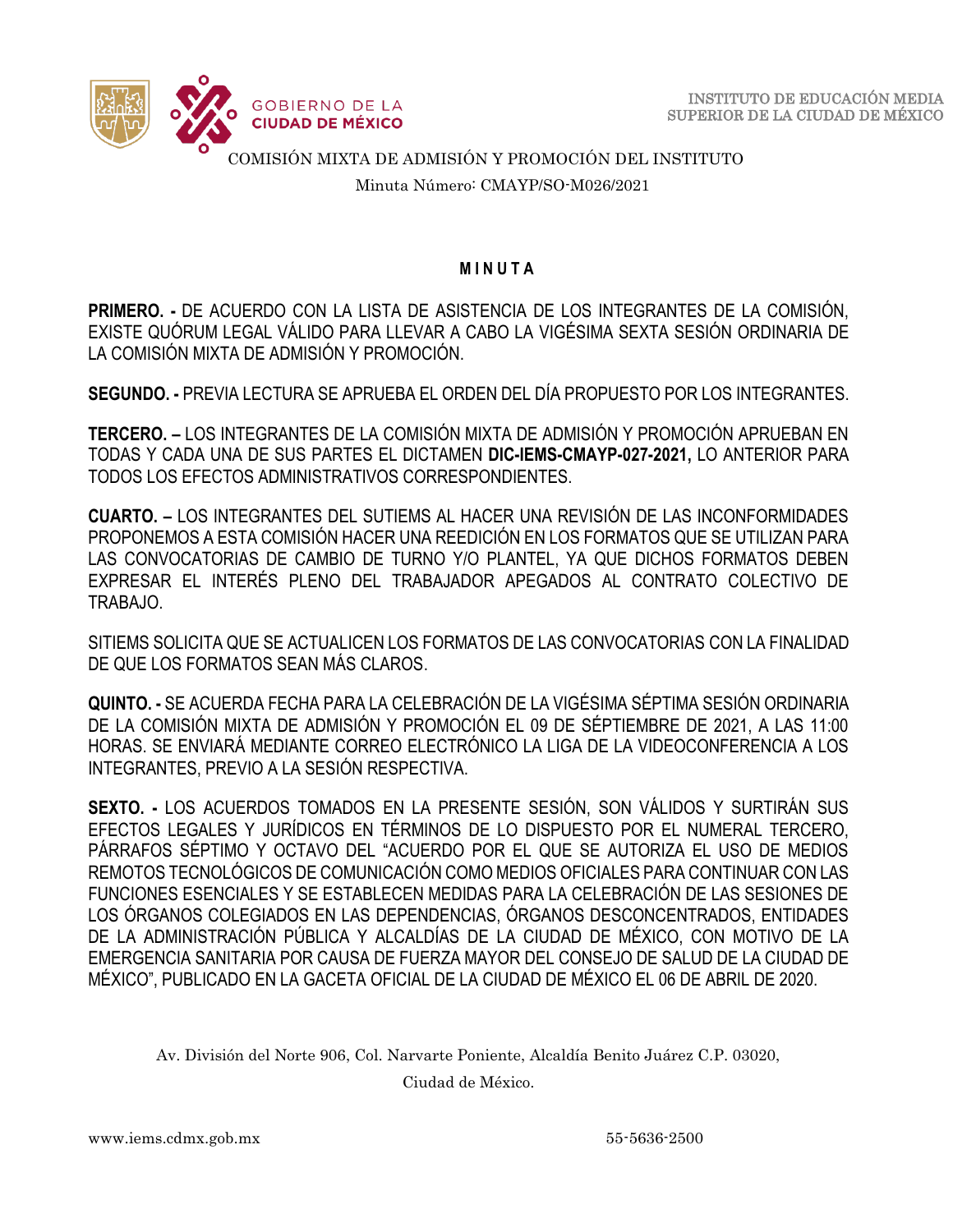

Minuta Número: CMAYP/SO-M026/2021

 **SÉPTIMO. -** AGOTADOS EN SU TOTALIDAD LOS ASUNTOS DEL ORDEN DEL DÍA, LOS INTEGRANTES DE LA COMISIÓN EXPRESARON SU CONSENTIMIENTO SIN MEDIAR ALGÚN VICIO DE LA VOLUNTAD RESPECTO DE LA MINUTA EMITIDA, LA QUE SURTIRÁ SUS EFECTOS LEGALES A PARTIR DE SU PUBLICACIÓN EN LA PÁGINA OFICIAL DEL INSTITUTO DE CONFORMIDAD CON EL NUMERAL SEXTO DE LA PRESENTE MINUTA, Y LAS FIRMAS AUTÓGRAFAS DE LOS QUE EN ELLA INTERVINIERON SE ASENTARAN UNA VEZ TERMINADA LA EMERGENCIA SANITARIA.

----------------------------------------------------------------------------------------------------------------------------------------------------- ESTE DOCUMENTO SE CONCLUYE SIENDO LAS 19:10 HORAS DEL 08 DE SEPTIEMBRE DE 2021 ----------

-----------------------------------------------------------------------------------------------------------------------------------------------------

Av. División del Norte 906, Col. Narvarte Poniente, Alcaldía Benito Juárez C.P. 03020, Ciudad de México.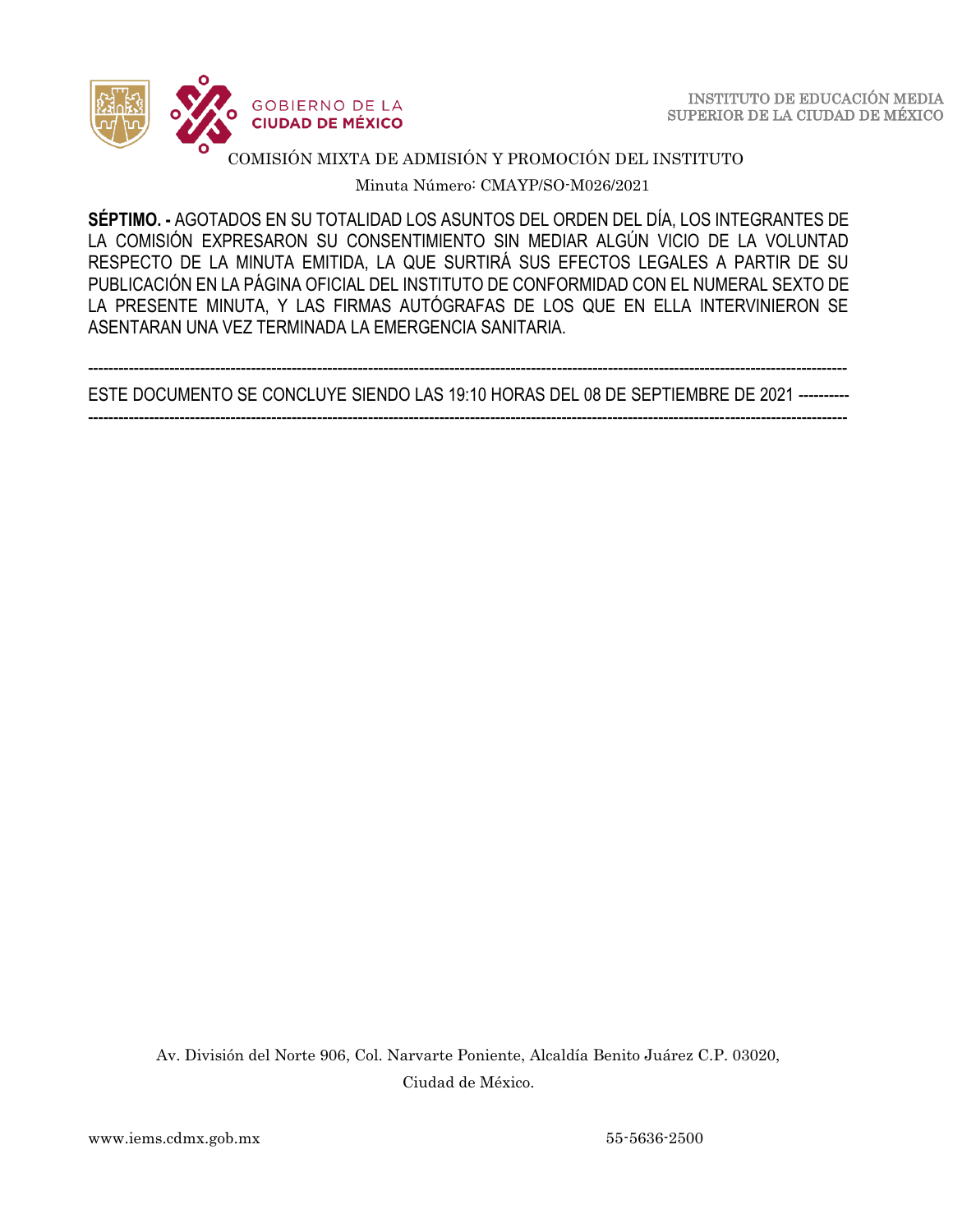

 INSTITUTO DE EDUCACIÓN MEDIA SUPERIOR DE LA CIUDAD DE MÉXICO

COMISIÓN MIXTA DE ADMISIÓN Y PROMOCIÓN DEL INSTITUTO

Minuta Número: CMAYP/SO-M026/2021

**FIRMAN LAS PARTES**

## **POR PARTE DE LOS TRABAJADORES DEL IEMSCDMX**

## **LETICIA LÓPEZ ZAMORA RENATA DELFINA ZÚÑIGA SANTELIZ**

INTEGRANTE PROPIETARIA SECRETARIA GENERAL DEL SINDICATO DE LA UNIÓN DE TRABAJADORES DEL INSTITUTO DE EDUCACIÓN MEDIA SUPERIOR (SUTIEMS)

INTEGRANTE PROPIETARIA SECRETARIA GENERAL DEL SINDICATO INDEPENDIENTE DE TRABAJADORES DEL INSTITUTO DE EDUCACIÓN MEDIA SUPERIOR (SITIEMS)

INTEGRANTE PROPIETARIA SECRETARIA DE ORGANIZACIÓN DEL SINDICATO DE LA UNIÓN DE TRABAJADORES DEL INSTITUTO DE EDUCACIÓN MEDIA SUPERIOR (SUTIEMS)

## **RAQUEL COLÍN LÓPEZ AIDÉ ELVIA MACHORRO MACÍAS**

INTEGRANTE SUPLENTE SECRETARIA DE ACTAS Y ACUERDOS DEL SINDICATO DE LA UNIÓN DE TRABAJADORES DEL INSTITUTO DE EDUCACIÓN MEDIA SUPERIOR (SUTIEMS)

Av. División del Norte 906, Col. Narvarte Poniente, Alcaldía Benito Juárez C.P. 03020, Ciudad de México.